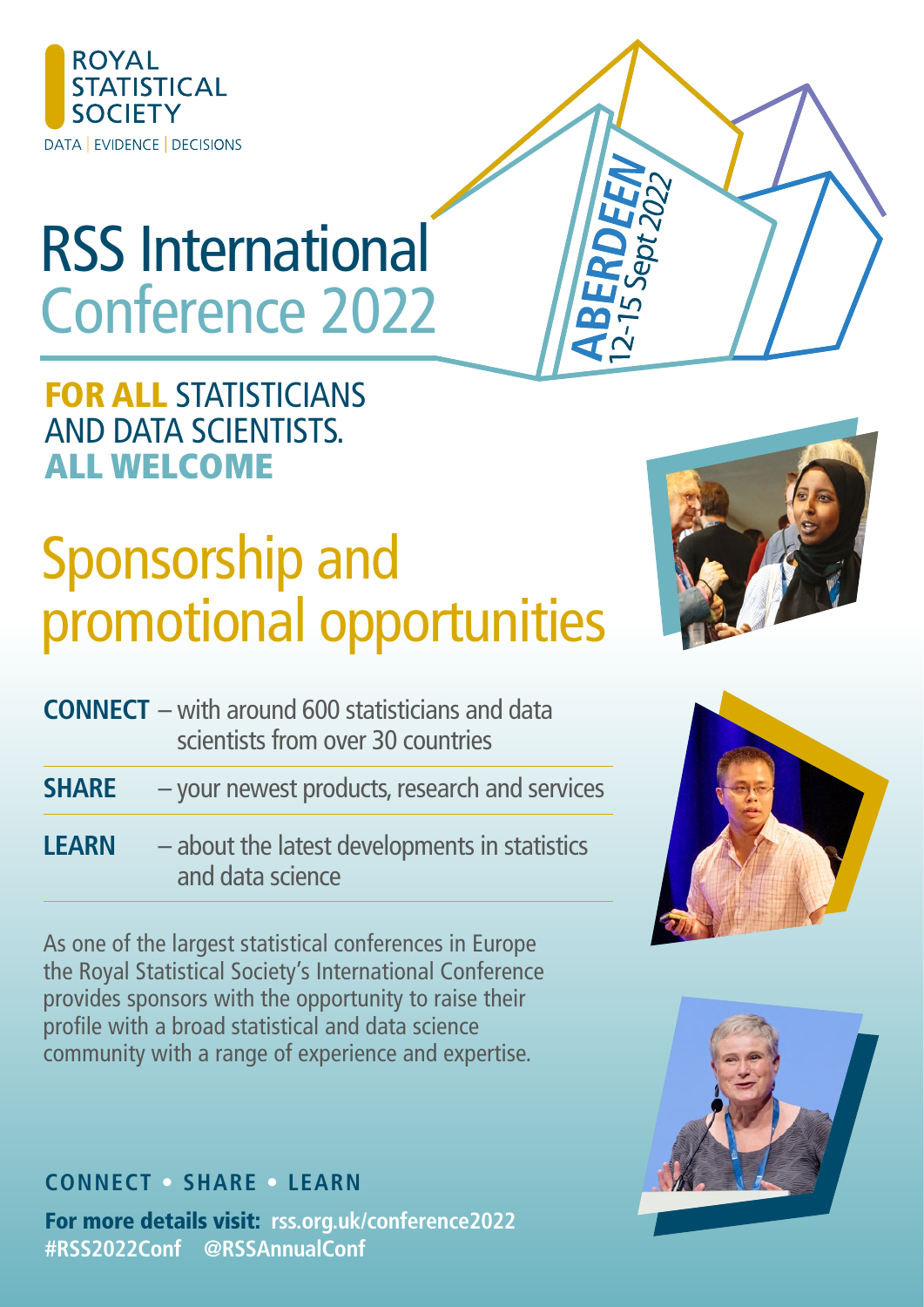## **About the RSS Conference**

The RSS International Conference provides one of the best opportunities for anyone interested in statistics and data science to come together to share knowledge and network.

The conference moved online in 2020 before moving to a 'blended' in-person and online format in 2021. We are aiming to repeat this blended approach in 2022 with selected sessions being broadcast from Aberdeen to an online platform which will be available to both in-person and online participants.

As usual the conference programme will feature top keynote speakers, invited topic sessions, professional development workshops, contributed and rapid-fire talks, and poster presentations, as well as many opportunities for networking.

## **Sponsors & Exhibitors since 2019**

**The following companies and organisations have supported the RSS Conference in recent years:**





香港城市大學 City University of Hong Kong

専業 創新 胸懷全球<br>Professional·Creative<br>For The World



















stata













**SAutoTrader** 

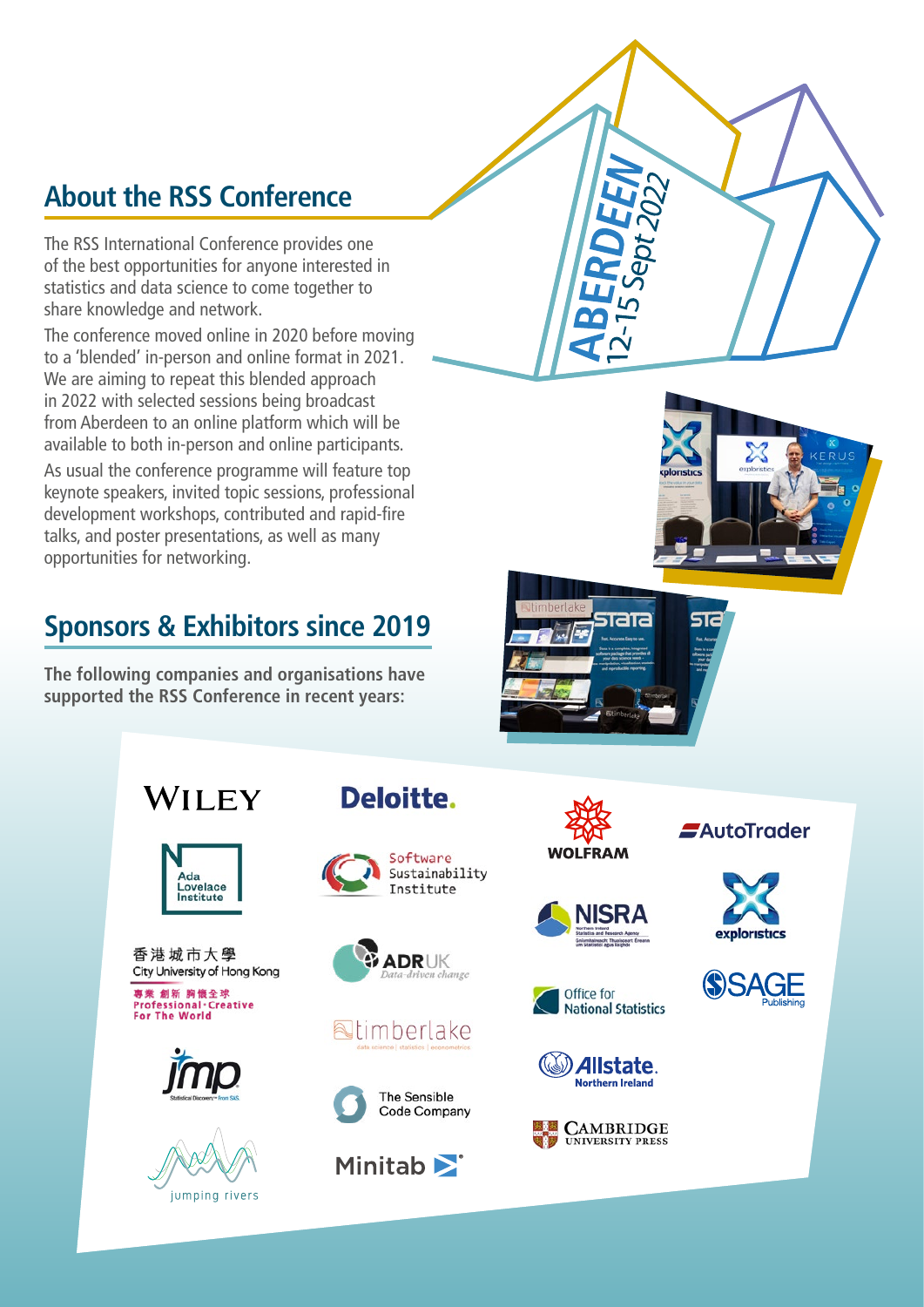### **Who attends RSS Conference?**

The conference has regularly attracted more than 600 statisticians, data scientists and other users of data from a range of sectors (see summary below from data collected at registration) and ranging from undergraduates to CEOs (again a summary is given below).

Between 30 and 40 countries are represented each year from all continents and in 2019 42% of attendees defined themselves as 'career-young'.



#### **Attendance by sector - 2019**

| 39.3% |
|-------|
| 18.6% |
| 11.7% |
| 6.8%  |
| 4.7%  |
| 4.1%  |
| 7.6%  |
| 7%    |
|       |



#### **Attendance by job category (highest numbers) - 2019**

| Research Assistant/ Associate /Fellow /Officer /<br>Scientist/Researcher             |    | 61 |  |
|--------------------------------------------------------------------------------------|----|----|--|
| Professor (including Associate and Assistant)                                        |    | 81 |  |
| <b>PhD Student &amp; Student</b>                                                     |    | 57 |  |
| Lecturer/Senior Lecturer                                                             |    | 47 |  |
| Statistician/ Medical Statistician/<br><b>Clinical Statistician/ Biostatistician</b> |    | 66 |  |
| Principal Analyst/Data Analyst<br>/Information Analyst                               | 14 |    |  |
| Director/ Deputy Director/Chief Statistician                                         | 24 |    |  |
| Head of                                                                              | 23 |    |  |
| Manager/Leader/Lead                                                                  | 27 |    |  |
| <b>Data Scientist</b>                                                                | 29 |    |  |
| Consultant                                                                           | 17 |    |  |
| <b>Chair/ Chairman/Chief Executive Officer</b><br>/Managing Director                 | 9  |    |  |
| Post-doctoral                                                                        | 12 |    |  |

The RSS Conference team are happy to provide further information about the breakdown of attendees if required.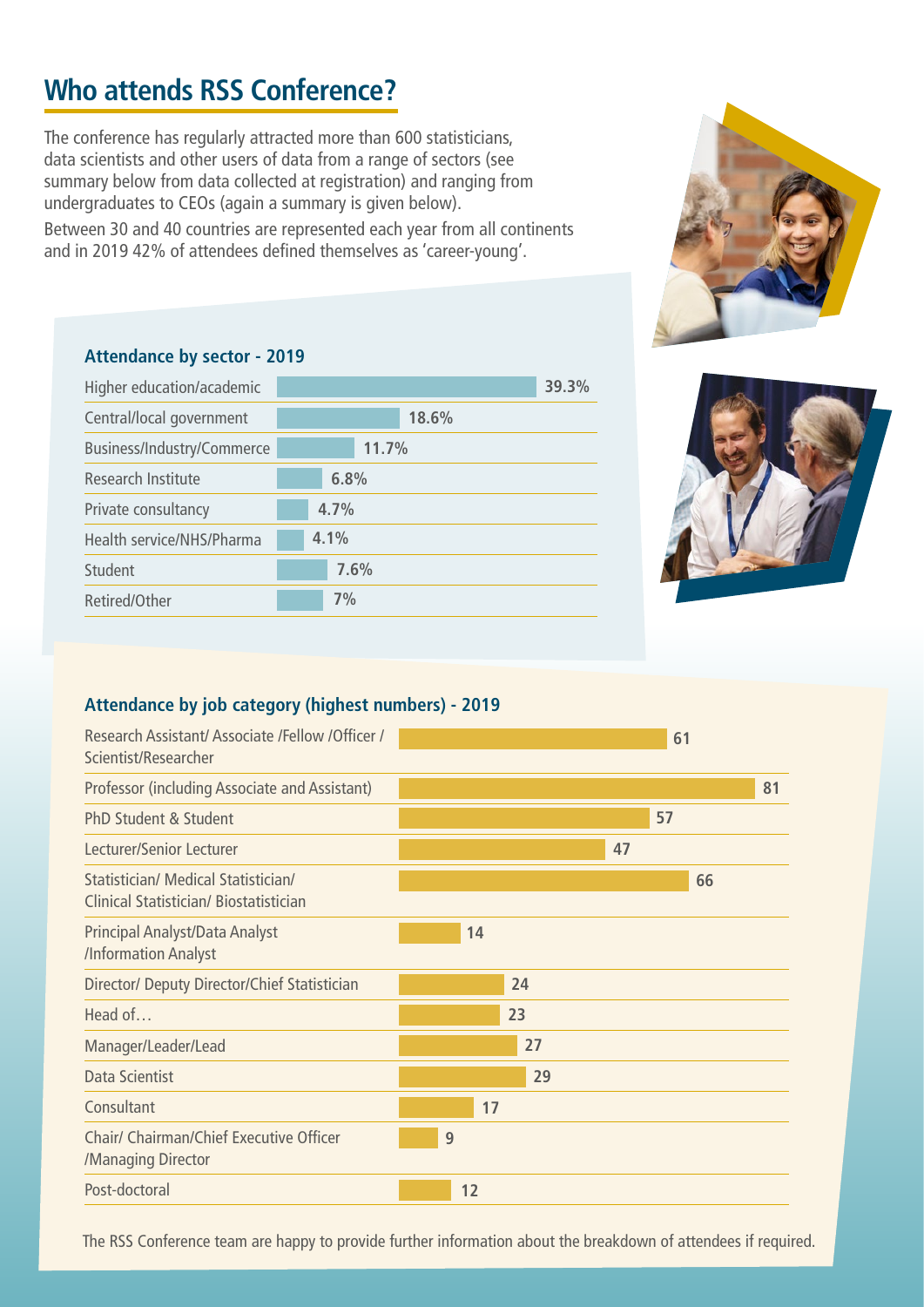## **Sponsorship opportunities**

We have a range of options available, depending on your budget and objective.

| <b>Opportunity</b>                                                                                                                                                                           | <b>Number available</b>                    | <b>Guide price</b>                               | Included in sponsorship                                                                                                                                                                                                                                                                                                                                                                                                                                                                                                                       |
|----------------------------------------------------------------------------------------------------------------------------------------------------------------------------------------------|--------------------------------------------|--------------------------------------------------|-----------------------------------------------------------------------------------------------------------------------------------------------------------------------------------------------------------------------------------------------------------------------------------------------------------------------------------------------------------------------------------------------------------------------------------------------------------------------------------------------------------------------------------------------|
| Headline sponsorship                                                                                                                                                                         | Up to maximum 3                            | £12,000 Exclusive or<br>3x £4,000 each           | Exposure on pre-conference marketing and on the<br>website. Brand building opportunities at conference,<br>including premium exhibition space and full-page<br>advertisement in conference directory.                                                                                                                                                                                                                                                                                                                                         |
| Gala dinner at the<br><b>Beach Ballroom</b><br>(15 September)                                                                                                                                | 1 Exclusive or<br>2 co-sponsorships        | £3,000 Exclusive or<br>2x £1,500                 | Your brand is featured on pre-event publicity, on the<br>appropriate page of our conference website and in<br>the directory. At the event, brand opportunities<br>include branded menus.                                                                                                                                                                                                                                                                                                                                                      |
| Welcome reception at<br>Aberdeen Art Gallery<br>(12 September)                                                                                                                               | 1 Exclusive or<br>2 co-sponsorships        | £1,500 Exclusive or<br>£750 co-sponsor           | On-site branding, pre-event publicity, and promotion<br>on the appropriate page of our conference website<br>and in the directory.                                                                                                                                                                                                                                                                                                                                                                                                            |
| Awards & Poster<br>Reception at<br>P&J Live<br>(13 September)                                                                                                                                | 1 Exclusive or<br>3 co-sponsorships        | £1,500 exclusive or<br>3x £500                   | Held in the exhibition area of the conference<br>following the Society's awards ceremony.<br>On-site branding plus pre-event publicity and<br>promotion on the appropriate page of our<br>conference website and in the directory.                                                                                                                                                                                                                                                                                                            |
| Conference session<br>streams topics -<br>including Communicating<br>& Teaching Statistics,<br>Data Science, Medical<br>Statistics, Professional<br>Development, Social<br><b>Statistics</b> | Up to 10 available of<br>different lengths | £3,000 per 3-day stream<br>(pro-rata if shorter) | The conference programme is organised into 10<br>topic streams.<br>Branding at all stream sessions, in conference<br>directory and on the appropriate page of our<br>conference website.<br>Includes a standard exhibition space in Aberdeen.                                                                                                                                                                                                                                                                                                 |
| Online platform for<br>livestreaming                                                                                                                                                         | 1 Exclusive or<br>4 co-sponsorships        | £10,000 exclusive or<br>4x £2,500                | Following a successful 'blended' approach we will again<br>be streaming selected sessions, including all keynote<br>talks, to an online platform which can be accessed by all<br>attendees whether in-person or online. All livestreamed<br>sessions will subsequently be available on-demand<br>including for a period post-conference.<br>Your support will be highlighted on the online platform<br>with a dedicated space for each sponsor, acknowledged<br>in the conference directory and at the start of all on-<br>demand recordings. |
| Pub Quiz Night<br>(organised by the<br><b>RSS Young</b><br><b>Statisticians Section)</b>                                                                                                     | Subject to negotiation                     | TOTAL in the region of<br>£1,000 - £1,500        | Appropriate branding at the quiz, acknowledgments in<br>the conference directory and in publicity for the quiz.                                                                                                                                                                                                                                                                                                                                                                                                                               |
| Young Statisticians Lunch                                                                                                                                                                    | 1 Exclusive or<br>2 co-sponsorships        | £1,000 exclusive or<br>2x £500                   | On-site branding, pre-event publicity, promotion on<br>the appropriate page of our conference website and<br>in the directory.                                                                                                                                                                                                                                                                                                                                                                                                                |
| Early Career Researcher<br>pre-conference day                                                                                                                                                | 1 Exclusive or<br>2 co-sponsorships        | £600 exclusive or<br>2x £300                     | On-site branding, pre-event publicity, promotion on<br>the conference website and in the directory.                                                                                                                                                                                                                                                                                                                                                                                                                                           |
| Bus travel for attendees                                                                                                                                                                     | 1 Exclusive or<br>3 co-sponsorships        | £2,400 exclusive or<br>3x £800                   | Support unlimited travel on local Stagecoach buses for<br>conference delegates.<br>Your support will be acknowledged on the conference<br>website and in the conference directory.                                                                                                                                                                                                                                                                                                                                                            |

We work flexibly with our sponsors, aiming to understand their needs and objectives and tailoring the partnership to achieve success for both parties. We encourage sponsors and exhibitors to consider running workshops, demonstrations, fringe meetings and receptions.\*

#### **Please contact conference manager Paul Gentry (p.gentry@rss.org.uk) to discuss further.**

\* Please note that additional room hire costs may apply for some activities and any catering provided will need to be paid for.